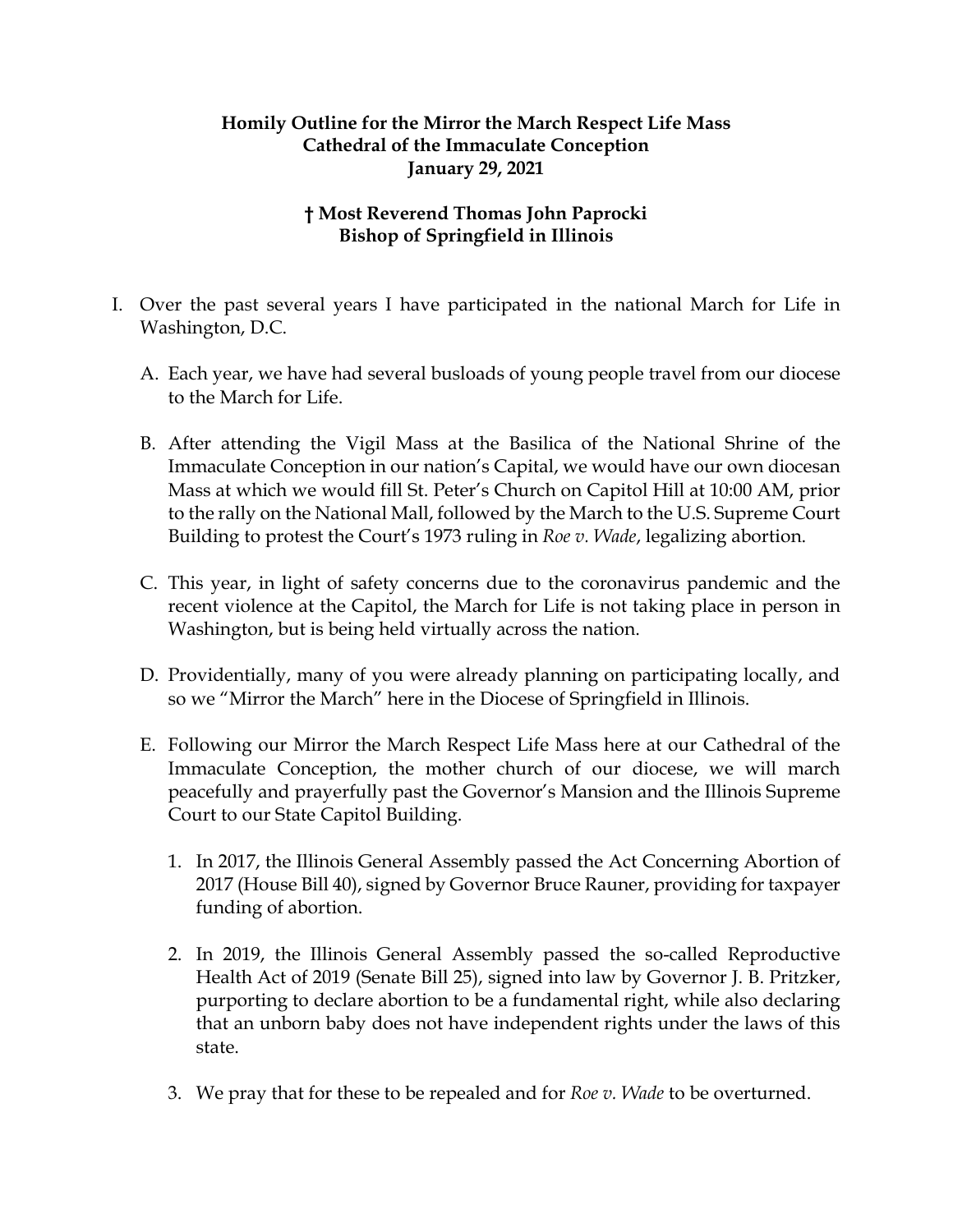- II. We have our work cut out for us.
	- A. Just yesterday, the day before our March for Life, President Biden signed an executive order restoring US government funding for foreign nonprofits that perform or promote abortions.
	- B. In response to President Biden's order that taxpayer funds will be used to pay for abortions internationally, Archbishop Joseph F. Naumann of Kansas City in Kansas, Chairman of the U.S. Conference of Catholic Bishops' Committee on Pro-Life Activities, and Bishop David J. Malloy of Rockford, Illinois, Chairman of the Committee on International Justice and Peace, said: "It is grievous that one of President Biden's first official acts actively promotes the destruction of human lives in developing nations. This Executive Order is antithetical to reason, violates human dignity, and is incompatible with Catholic teaching. We and our brother bishops strongly oppose this action. We urge the President to use his office for good, prioritizing the most vulnerable, including unborn children. As the largest non-government health care provider in the world, the Catholic Church stands ready to work with him and his administration to promote global women's health in a manner that furthers integral human development, safeguarding innate human rights and the dignity of every human life, beginning in the womb. To serve our brothers and sisters with respect, it is imperative that care begin with ensuring that the unborn are free from violence, recognizing every person as a child of God. We hope the new administration will work with us to meet these significant needs."
	- C. I agree one hundred per cent with the statement of Archbishop Naumann and Bishop Malloy in condemning this Executive Order that "is incompatible with Catholic teaching."
	- D. President Biden spoke of unity in his Inaugural Address. Sadly, his promotion of abortion will serve only to divide our nation further.
- III. In contrast, we are united when we stand for life, and so the theme for the 2021 March for Life is: TOGETHER STRONG: LIFE UNITES!
	- A. Together, our witness is much stronger than if we were to try to stand alone.
	- B. Our shared respect for life from conception to natural death unites us and makes us stronger.
	- C. This is not just a protest … TOGETHER, WE GATHER TO CELEBRATE LIFE.
		- 1. We celebrate each and every life, from the moment of conception.